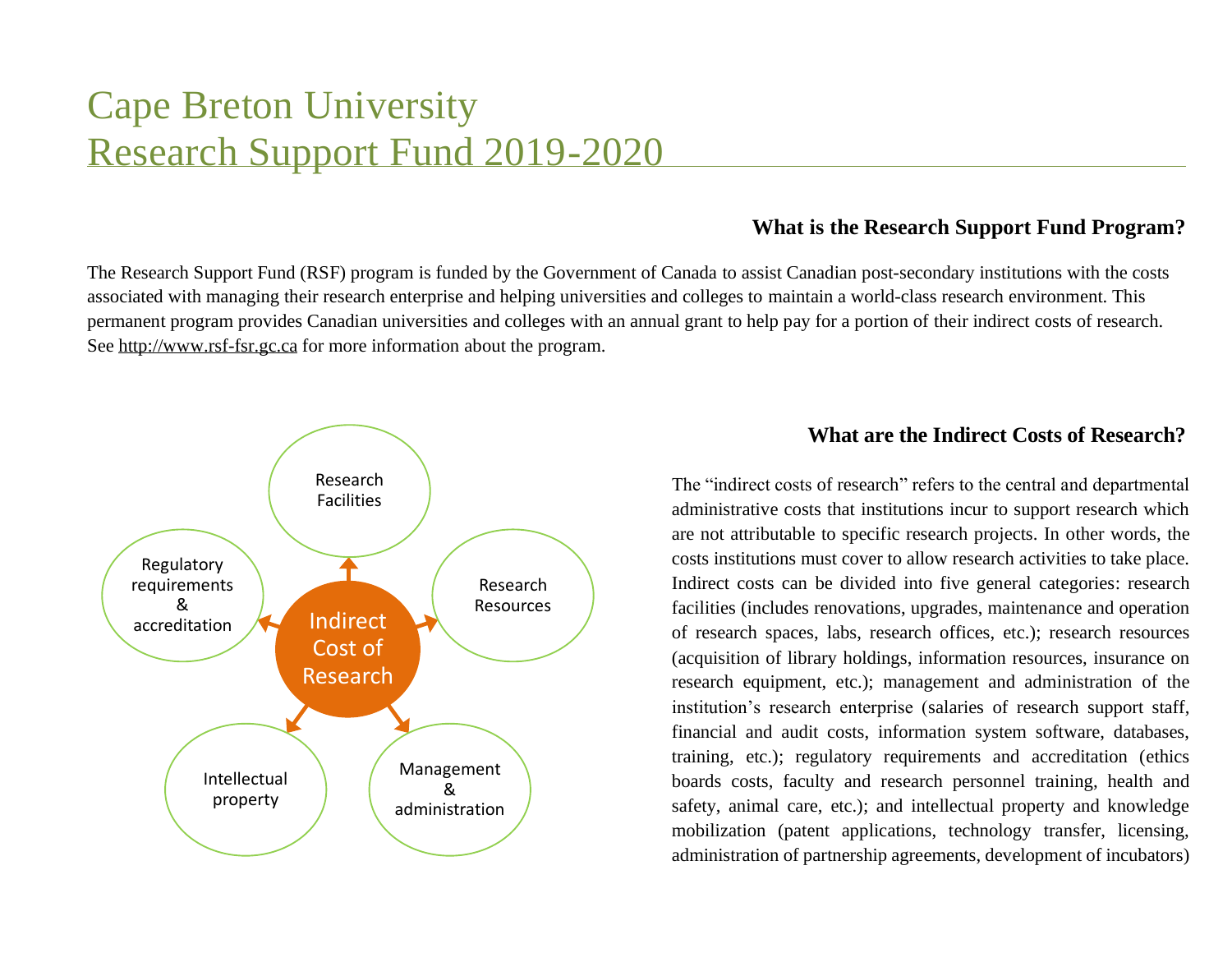## **How is the Research Support Fund Calculated?**

Grants are based on funding that institutions have received from the three federal granting agencies in the three years preceding the grant cycle.

| <b>Average revenues from</b><br><b>CIHR, NSERC &amp; SSHRC</b> | <b>Funding from Research Support Fund</b>                               |
|----------------------------------------------------------------|-------------------------------------------------------------------------|
| First \$100,000                                                | 80%                                                                     |
| Next \$900,000                                                 | 50%                                                                     |
| Next \$6 million                                               | 40%                                                                     |
| <b>Balance</b>                                                 | Percentage calculated annually, based on the total<br>amount available. |

This formula provides higher rates of funding for the institutions that receive the least amount of money from the federal research granting agencies. In this way, the Research Support Fund helps smaller universities and colleges provide adequate support to their research programs and strengthen their research capacity. See also http://www.rsffsr.gc.ca/apply-demande/calculations-eng.aspx

## **How Much Is CBU Allocated?**

In 2019-2020, CBU was allocated \$441,728. We were also informed of our allocation for 2020-2021, which is \$481,838.